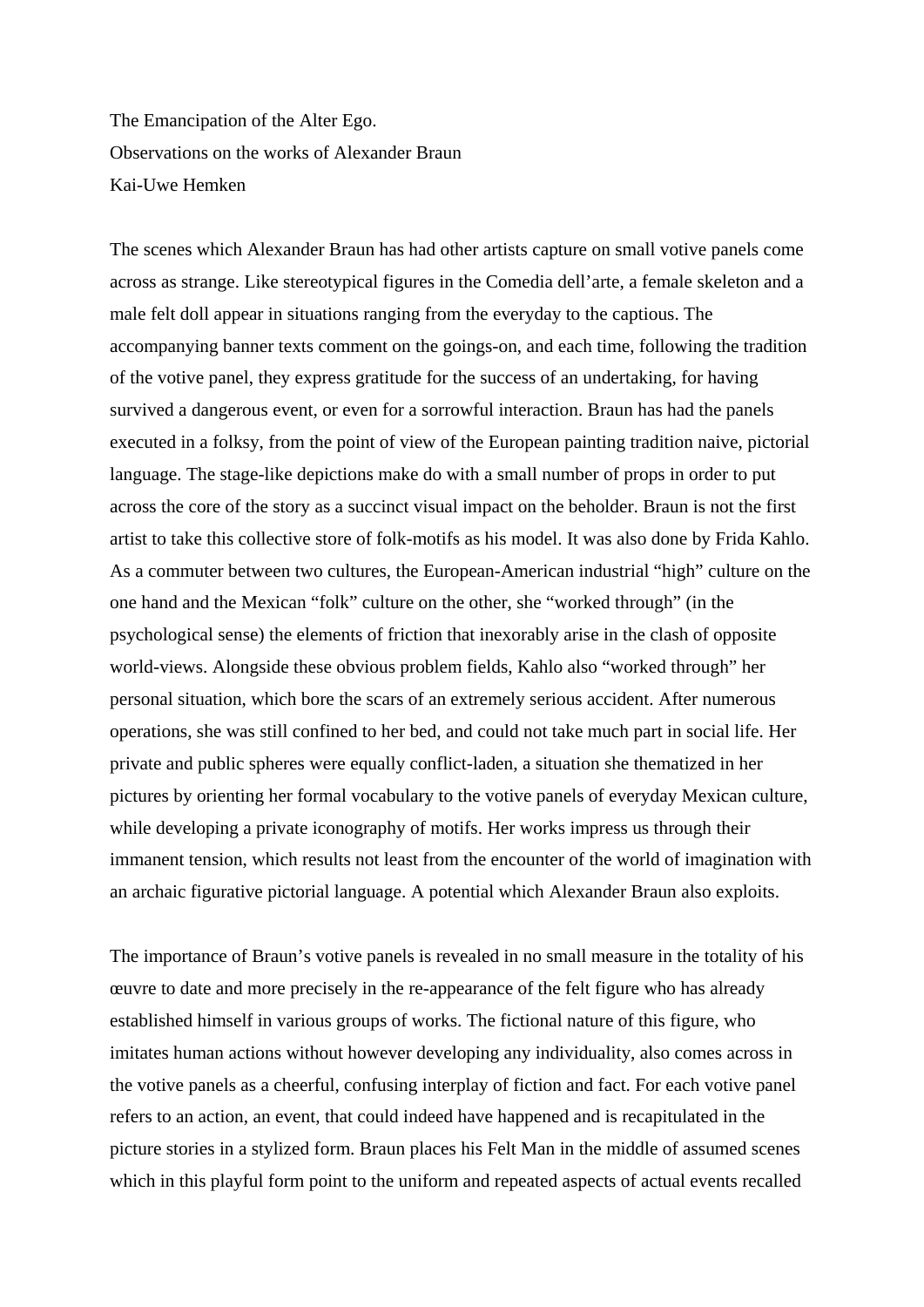in the genre of Mexican votive panels. It is a constant manifestation of life, of hunger for experience, of running away from death, of living out one's physicality and urge for movement right to the point of sexuality. In the multitude of these and similar situations and their painterly reproduction, the individual event loses its succinctness for beholders, who instead are confronted with the central and sensitive issues of our present age.

Alongside this enlightenment effect, we see a further dimension which relates to the artist as individual. This "invention of the artist" has been established and developed in the "modern" culture of the 19th and 20th centuries in a whole variety of forms ranging from the selfappointed seer and prophet, the vicarious martyr, the self-staged "unrecognized genius" or prince of painters. In this "opposition" to society, which ranges from the aggressive to the smug, not only are actual living arrangements of bourgeois society reflected, but also collective hopes and longings are vicariously fulfilled whose satisfaction is not permitted by our normative regulations: the artist lives the life that respectable citizens are too timid to allow themselves – variety, extremes, breaches of taboo. This self-staging, which Braun for example in the figure of his Felt Man thrusts before our eyes in exemplary fashion, he now pushes to an extreme with his more recent works, the votive panels. For he subjects this unspoken yet practised "concept of the modern artist" to a self-critical interpretation. Braun does not stage himself as the *alter ego* of the mass society, and does not provide a projection surface for individual-collective desires and unacted-out fantasies. He conceives an *alter ego* of himself which implants itself in the stereotypes of society via pictures. In the process, the *alter ego*, the Felt Man, now – that is, relative to earlier works – appears as a subject acting confidently on his own behalf. The *alter ego* has seemingly thrown off the reins held by his creator and now pursues a merry game with reality or, as the case may be, its artistic representations. This impression is enhanced by the fact that the artist has also had himself depicted on the panels. He thus becomes the fictional eye-witness of key experiences which his backsliding felt figure experiences – no less fictively – with the skeleton woman, experiences which however for their part refer to actual actions.

Society evidently has no further need of the artist, because in the real retablos of Mexican society homosexuality, gender issues, drunkenness, domestic violence etc. are all subjects for depiction. The retablo is then ready as sublimation, to ease the conscience and to communicate with the beholder. In this self-satisfied and smoothly functioning system of key event and coming-to-terms therewith through painting, as purveyed by the faith-system